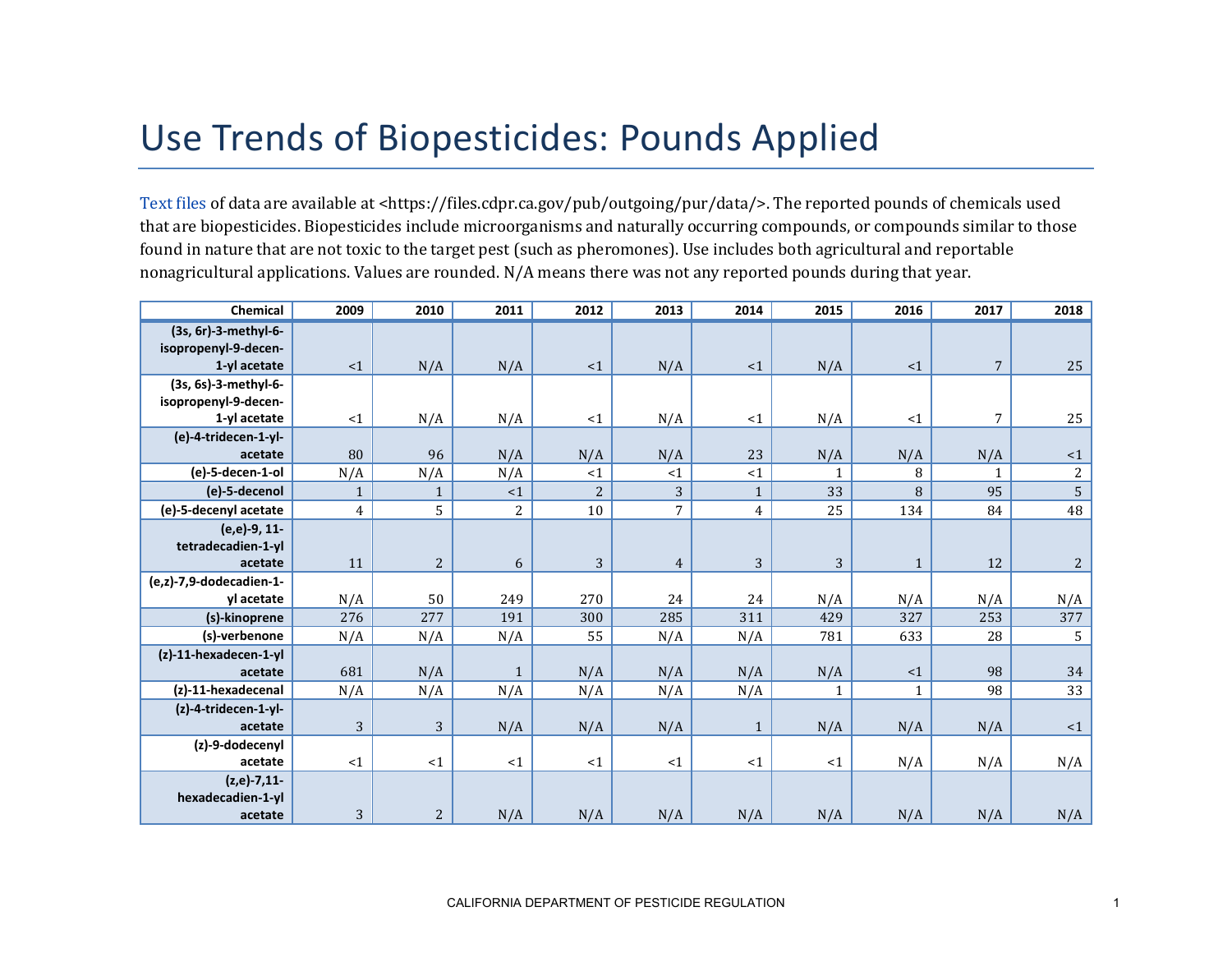| Chemical                         | 2009             | 2010         | 2011         | 2012           | 2013            | 2014            | 2015            | 2016             | 2017             | 2018           |
|----------------------------------|------------------|--------------|--------------|----------------|-----------------|-----------------|-----------------|------------------|------------------|----------------|
| $(z, z) - 11, 13 -$              |                  |              |              |                |                 |                 |                 |                  |                  |                |
| hexadecadienal                   | N/A              | $<1\,$       | 571          | 271            | 321             | 619             | 969             | 1,072            | 1,086            | 1,404          |
| $(z, z) - 7, 11 -$               |                  |              |              |                |                 |                 |                 |                  |                  |                |
| hexadecadien-1-yl<br>acetate     | 3                | 3            | N/A          | N/A            | N/A             |                 |                 |                  | N/A              | N/A            |
| $1,4-$                           |                  |              |              |                |                 | N/A             | N/A             | N/A              |                  |                |
| dimethylnaphthalene              | 1,544            | 1,152        | 544          | 893            | 1,163           | 1,085           | 891             | 660              | 133              | 836            |
| 1,7-dioxaspiro-(5,5)-            |                  |              |              |                |                 |                 |                 |                  |                  |                |
| undecane                         | ~1               | ${<}1$       | $<1$         | <1             | $\mathbf 1$     | ${<}1$          | $\mathbf{1}$    | N/A              | N/A              | N/A            |
| 1-methylcyclopropene             | ${<}1$           | $<1$         | <1           | $\mathbf{1}$   | $\mathbf{1}$    | $<\!1$          | $\mathbf{1}$    | $\mathbf{1}$     | $\mathbf{1}$     | $\mathbf{1}$   |
| $1 -$                            |                  |              |              |                |                 |                 |                 |                  |                  |                |
| naphthaleneacetamide             | 32               | 25           | 20           | 20             | 19              | 22              | 18              | 14               | 11               | 17             |
| 2,4-decadienoic acid,            |                  |              |              |                |                 |                 |                 |                  |                  |                |
| ethyl ester, (2e,4z)-            | N/A              | N/A          | N/A          | N/A            | N/A             | <1              | $\overline{4}$  | 3                | 3                | $\overline{a}$ |
| 2-methyl-1-butanol               | N/A              | N/A          | N/A          | N/A            | ${<}1$          | ${<}1$          | <1              | $\leq 1$         | $\mathbf 1$      | ${<}1$         |
| 3,13 octadecadien-1-yl           |                  |              |              |                |                 |                 |                 |                  |                  |                |
| acetate                          | N/A              | $\mathbf{1}$ | 12           | N/A            | <1              | N/A             | <1              | 142              | N/A              | N/A            |
| 3,7-dimethyl-6-octen-<br>$1$ -ol |                  | 23           | 12           | 28             |                 |                 |                 |                  | 95               | 98             |
| acetic acid                      | $\sqrt{5}$<br>79 | 1,732        | 73           | 601            | 54<br>43        | 42<br>62        | 49<br>20,806    | 72<br>9,111      | 5,357            | 4,248          |
| agrobacterium                    |                  |              |              |                |                 |                 |                 |                  |                  |                |
| radiobacter                      | 142              | 124          | 507          | 28             | 230             | 271             | 137             | 2,561            | 64               | 59             |
| agrobacterium                    |                  |              |              |                |                 |                 |                 |                  |                  |                |
| radiobacter, strain              |                  |              |              |                |                 |                 |                 |                  |                  |                |
| k1026                            | $\mathbf{1}$     | ${<}1$       | <1           | <1             | 34              | <1              | <1              | <1               | N/A              | N/A            |
| allyl isothiocyanate             | N/A              | N/A          | N/A          | <1             | N/A             | N/A             | N/A             | <1               | N/A              | N/A            |
| almond, bitter                   | ${<}1$           | <1           | <1           | <1             | ${<}1$          | <1              | <1              | N/A              | <1               | <1             |
| amino ethoxy vinyl               |                  |              |              |                |                 |                 |                 |                  |                  |                |
| glycine hydrochloride            | 543              | 1,024        | 1,194        | 1,368          | 1,444           | 1,757           | 2,011           | 1,380            | 1,296            | 2,532          |
| ammonium                         |                  | 9            |              | $\overline{7}$ |                 |                 |                 |                  |                  |                |
| bicarbonate<br>ammonium nitrate  | ${<}1$           | 40,065       | 14<br>52,070 | 66,520         | 51              | 34              | 42              | N/A              | N/A              | N/A            |
| ammonium nonanoate               | 39,544           |              | N/A          |                | 86,022<br>1,937 | 88,037<br>3,131 | 91,564<br>3,399 | 89,252<br>27,356 | 86,910<br>19,625 | 78,171         |
| ampelomyces                      | N/A              | N/A          |              | N/A            |                 |                 |                 |                  |                  | 17,272         |
| quisqualis                       | $\leq 1$         | <1           | N/A          | N/A            | N/A             | N/A             | N/A             | N/A              | N/A              | N/A            |
| aspergillus flavus               |                  |              |              |                |                 |                 |                 |                  |                  |                |
| strain af36                      | N/A              | N/A          | <1           | $\overline{4}$ | $\overline{4}$  | $\, 8$          | 9               | 14               | 15               | 16             |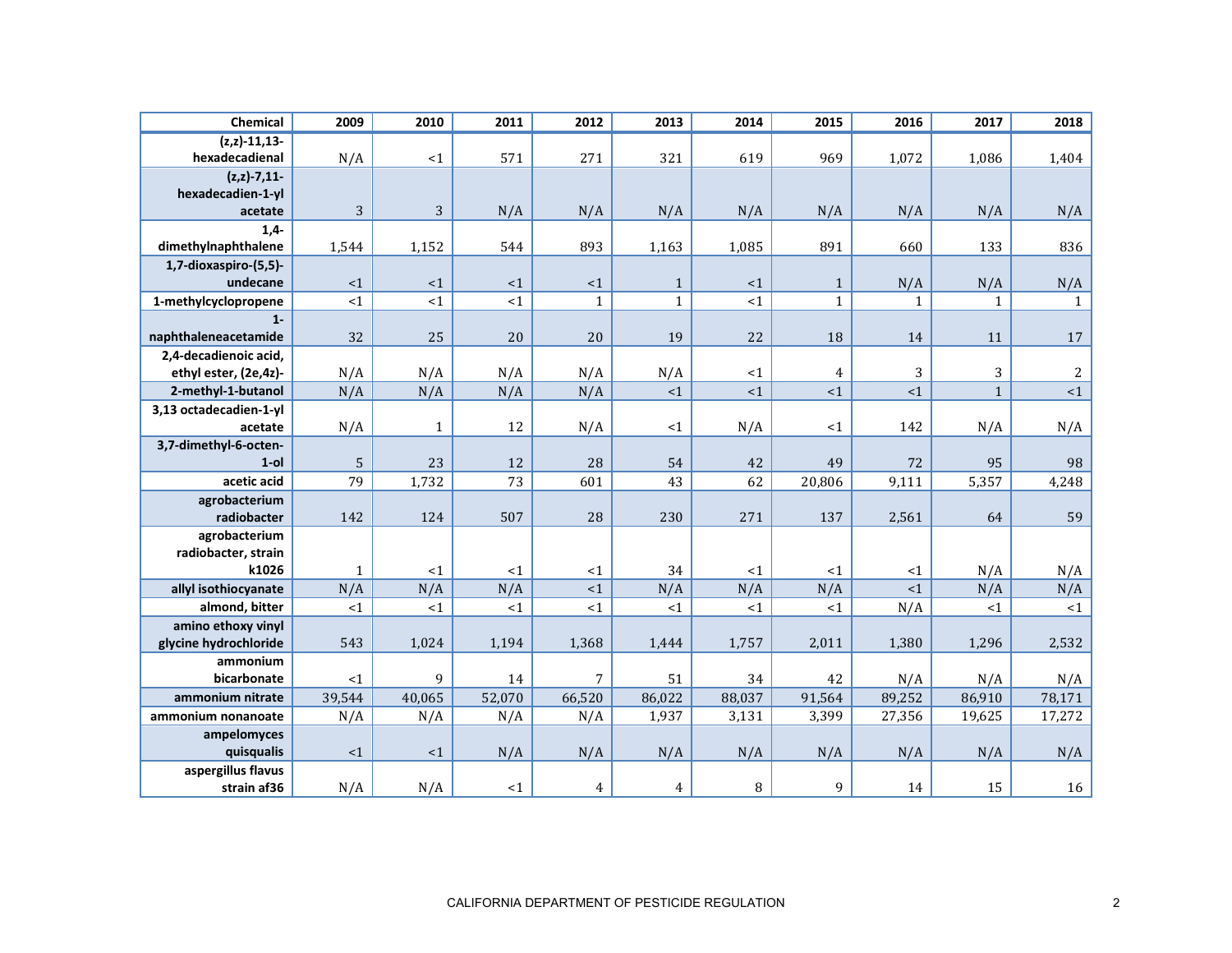| Chemical                                     | 2009           | 2010   | 2011   | 2012           | 2013         | 2014           | 2015    | 2016    | 2017           | 2018            |
|----------------------------------------------|----------------|--------|--------|----------------|--------------|----------------|---------|---------|----------------|-----------------|
| aureobasidium                                |                |        |        |                |              |                |         |         |                |                 |
| pullulans strain dsm<br>14940                | N/A            | N/A    | N/A    | N/A            | 81           | 458            | 356     | 1,095   | 2,493          | 3,947           |
| aureobasidium                                |                |        |        |                |              |                |         |         |                |                 |
| pullulans strain dsm                         |                |        |        |                |              |                |         |         |                |                 |
| 14941                                        | N/A            | N/A    | N/A    | N/A            | 81           | 458            | 356     | 1,095   | 2,493          | 3,947           |
| azadirachtin                                 | 2,502          | 1,885  | 2,215  | 3,417          | 3,387        | 4,323          | 5,108   | 4,774   | 4,883          | 4,387           |
| bacillus                                     |                |        |        |                |              |                |         |         |                |                 |
| amyloliquefaciens                            |                |        |        | 869            |              |                |         |         |                |                 |
| strain d747<br>bacillus                      | N/A            | N/A    | N/A    |                | 84,957       | 177,589        | 131,295 | 209,773 | 395,702        | 272,675         |
| amyloliquefaciens                            |                |        |        |                |              |                |         |         |                |                 |
| strain mbi 600                               | N/A            | N/A    | N/A    | <1             | ${<}1$       | N/A            | N/A     | 15      | 79             | 275             |
| bacillus firmus (strain                      |                |        |        |                |              |                |         |         |                |                 |
| $i-1582$                                     | N/A            | N/A    | N/A    | N/A            | N/A          | 42             | 190     | 170     | 212            | 160             |
| bacillus mycoides                            |                |        |        |                |              |                |         |         |                |                 |
| isolate j                                    | N/A            | N/A    | N/A    | N/A            | N/A          | N/A            | N/A     | N/A     | 1,085          | 568             |
| bacillus popilliae                           | N/A            | N/A    | N/A    | N/A            | ${<}1$       | ${<}1$         | <1      | <1      | N/A            | <1              |
| bacillus pumilus, strain<br>qst 2808         | 6,987          | 6,783  | 7,558  | 6,752          | 6,245        | 7,957          | 8,123   | 7,889   | 9,239          | 7,551           |
| bacillus sphaericus                          |                |        |        |                |              |                |         |         |                |                 |
| 2362, serotype h5a5b,                        |                |        |        |                |              |                |         |         |                |                 |
| strain abts 1743                             |                |        |        |                |              |                |         |         |                |                 |
| fermentation solids,                         |                |        |        |                |              |                |         |         |                |                 |
| spores and insecticidal                      |                |        |        |                |              |                |         |         |                |                 |
| toxins                                       | 18,178         | 13,013 | 10,602 | 9,123          | 10,500       | 10,499         | 12,357  | 13,122  | 16,362         | 10,652          |
| bacillus subtilis gb03                       | <1             | <1     | <1     | $\mathbf{1}$   | $\mathbf{1}$ | $\overline{2}$ | 3       | 3       | $\overline{4}$ | $\overline{3}$  |
| bacillus subtilis strain<br>iab/bs03         | N/A            | N/A    | N/A    | N/A            | N/A          | N/A            | N/A     | N/A     | N/A            | $5\phantom{.0}$ |
| bacillus subtilis var.                       |                |        |        |                |              |                |         |         |                |                 |
| amyloliquefaciens                            |                |        |        |                |              |                |         |         |                |                 |
| strain fzb24                                 | N/A            | N/A    | N/A    | $\overline{c}$ | 94           | 119            | 178     | 6       | $<1$           | N/A             |
| bacillus thuringiensis                       |                |        |        |                |              |                |         |         |                |                 |
| (berliner)                                   | $\overline{4}$ | 6      | 26     | 18             | 11           | $\overline{4}$ | 29      | 21      | 14             | 17              |
| bacillus thuringiensis                       |                |        |        |                |              |                |         |         |                |                 |
| (berliner), subsp.<br>aizawai, gc-91 protein | 27,539         | 20,397 | 11,666 | 17,042         | 13,265       | 18,776         | 16,771  | 18,882  | 34,097         | 44,961          |
|                                              |                |        |        |                |              |                |         |         |                |                 |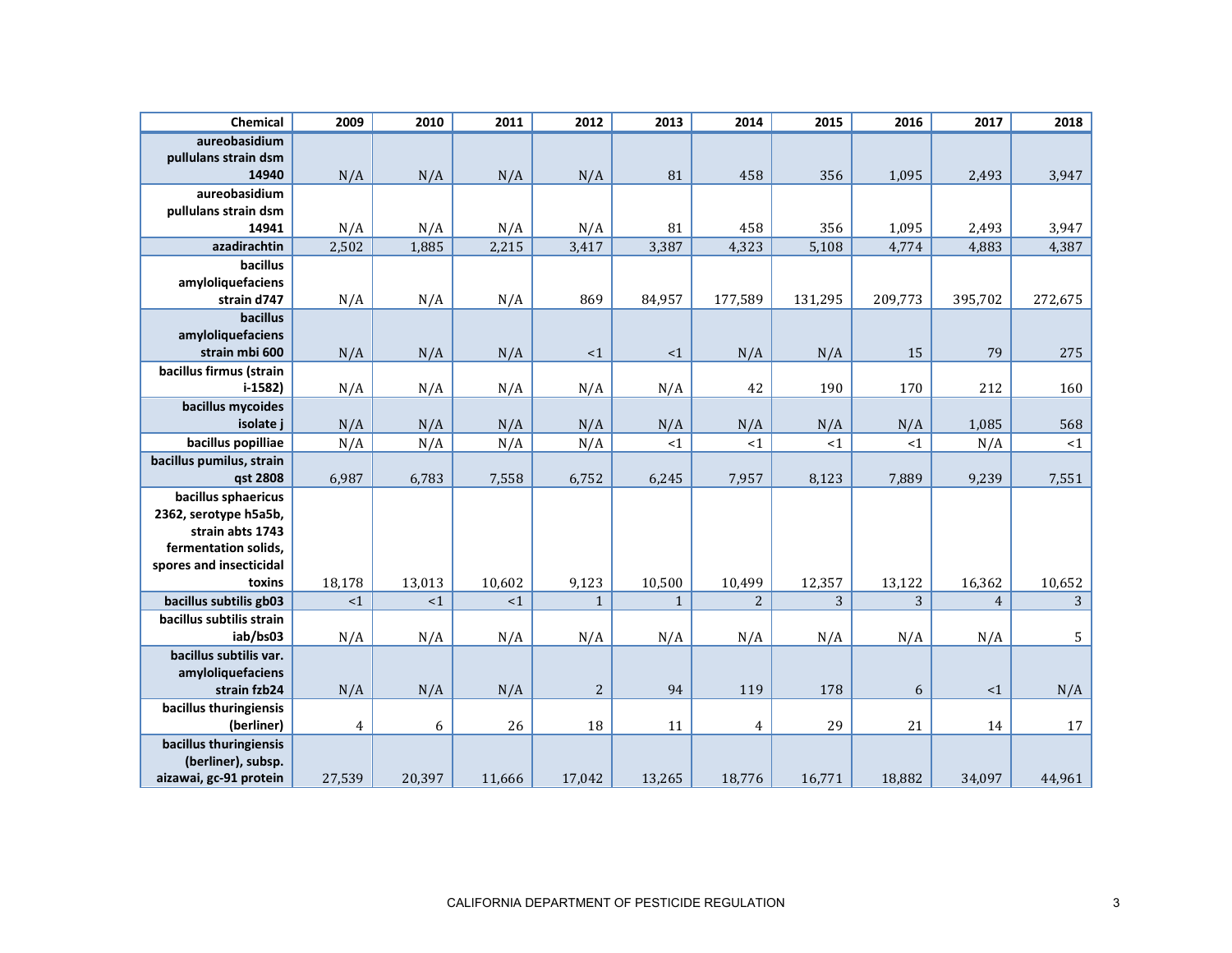| bacillus thuringiensis<br>(berliner), subsp.<br>894<br>824<br>814<br>359<br>73<br>118<br>714<br>333<br>184<br>aizawai, serotype h-7<br>bacillus thuringiensis<br>(berliner), subsp.<br>israelensis, serotype h-<br>14<br>17,202<br>11,401<br>22,640<br>12,632<br>9,269<br>11,779<br>15,761<br>15,839<br>17,733<br>bacillus thuringiensis<br>(berliner), subsp.<br>12,128<br>4,689<br>10,361<br>8,246<br>7,971<br>8,579<br>9,804<br>2,218<br>kurstaki strain sa-12<br>7,424<br>bacillus thuringiensis<br>(berliner), subsp.<br>kurstaki, serotype<br>34<br>402<br>150<br>244<br>234<br>53<br>41<br>18<br>76<br>3a,3b<br>bacillus thuringiensis<br>(berliner), subsp.<br>kurstaki, strain eg<br>478<br>396<br>2348<br>118<br>66<br>500<br>514<br>344<br>645<br>44<br>bacillus thuringiensis<br>(berliner), subsp.<br>N/A<br>N/A<br>N/A<br>N/A<br>kurstaki, strain eg2371<br><1<br><1<br>N/A<br>N/A<br>N/A<br>bacillus thuringiensis<br>(berliner), subsp.<br>80,565<br>75,074<br>52,421<br>96,271<br>kurstaki, strain sa-11<br>115,679<br>77,932<br>80,401<br>80,953<br>74,963<br>bacillus thuringiensis<br>(berliner), subsp. san<br><1<br>${<}1$<br>N/A<br>N/A<br>N/A<br>N/A<br>N/A<br>N/A<br>N/A<br>diego<br>bacillus thuringiensis<br>subspecies kurstaki<br>N/A<br>N/A<br>strain bmp 123<br>118<br>14<br>N/A<br>N/A<br>N/A<br>N/A<br>N/A<br>bacillus thuringiensis<br>subspecies kurstaki, | Chemical               | 2009 | 2010 | 2011 | 2012 | 2013 | 2014 | 2015 | 2016 | 2017 | 2018         |
|-----------------------------------------------------------------------------------------------------------------------------------------------------------------------------------------------------------------------------------------------------------------------------------------------------------------------------------------------------------------------------------------------------------------------------------------------------------------------------------------------------------------------------------------------------------------------------------------------------------------------------------------------------------------------------------------------------------------------------------------------------------------------------------------------------------------------------------------------------------------------------------------------------------------------------------------------------------------------------------------------------------------------------------------------------------------------------------------------------------------------------------------------------------------------------------------------------------------------------------------------------------------------------------------------------------------------------------------------------------------------------------------------|------------------------|------|------|------|------|------|------|------|------|------|--------------|
|                                                                                                                                                                                                                                                                                                                                                                                                                                                                                                                                                                                                                                                                                                                                                                                                                                                                                                                                                                                                                                                                                                                                                                                                                                                                                                                                                                                               |                        |      |      |      |      |      |      |      |      |      |              |
|                                                                                                                                                                                                                                                                                                                                                                                                                                                                                                                                                                                                                                                                                                                                                                                                                                                                                                                                                                                                                                                                                                                                                                                                                                                                                                                                                                                               |                        |      |      |      |      |      |      |      |      |      | 48           |
|                                                                                                                                                                                                                                                                                                                                                                                                                                                                                                                                                                                                                                                                                                                                                                                                                                                                                                                                                                                                                                                                                                                                                                                                                                                                                                                                                                                               |                        |      |      |      |      |      |      |      |      |      |              |
|                                                                                                                                                                                                                                                                                                                                                                                                                                                                                                                                                                                                                                                                                                                                                                                                                                                                                                                                                                                                                                                                                                                                                                                                                                                                                                                                                                                               |                        |      |      |      |      |      |      |      |      |      | 14,132       |
|                                                                                                                                                                                                                                                                                                                                                                                                                                                                                                                                                                                                                                                                                                                                                                                                                                                                                                                                                                                                                                                                                                                                                                                                                                                                                                                                                                                               |                        |      |      |      |      |      |      |      |      |      | 562          |
|                                                                                                                                                                                                                                                                                                                                                                                                                                                                                                                                                                                                                                                                                                                                                                                                                                                                                                                                                                                                                                                                                                                                                                                                                                                                                                                                                                                               |                        |      |      |      |      |      |      |      |      |      |              |
|                                                                                                                                                                                                                                                                                                                                                                                                                                                                                                                                                                                                                                                                                                                                                                                                                                                                                                                                                                                                                                                                                                                                                                                                                                                                                                                                                                                               |                        |      |      |      |      |      |      |      |      |      | 83           |
|                                                                                                                                                                                                                                                                                                                                                                                                                                                                                                                                                                                                                                                                                                                                                                                                                                                                                                                                                                                                                                                                                                                                                                                                                                                                                                                                                                                               |                        |      |      |      |      |      |      |      |      |      |              |
|                                                                                                                                                                                                                                                                                                                                                                                                                                                                                                                                                                                                                                                                                                                                                                                                                                                                                                                                                                                                                                                                                                                                                                                                                                                                                                                                                                                               |                        |      |      |      |      |      |      |      |      |      | $\, 8$       |
|                                                                                                                                                                                                                                                                                                                                                                                                                                                                                                                                                                                                                                                                                                                                                                                                                                                                                                                                                                                                                                                                                                                                                                                                                                                                                                                                                                                               |                        |      |      |      |      |      |      |      |      |      |              |
|                                                                                                                                                                                                                                                                                                                                                                                                                                                                                                                                                                                                                                                                                                                                                                                                                                                                                                                                                                                                                                                                                                                                                                                                                                                                                                                                                                                               |                        |      |      |      |      |      |      |      |      |      | N/A          |
|                                                                                                                                                                                                                                                                                                                                                                                                                                                                                                                                                                                                                                                                                                                                                                                                                                                                                                                                                                                                                                                                                                                                                                                                                                                                                                                                                                                               |                        |      |      |      |      |      |      |      |      |      | 118,790      |
|                                                                                                                                                                                                                                                                                                                                                                                                                                                                                                                                                                                                                                                                                                                                                                                                                                                                                                                                                                                                                                                                                                                                                                                                                                                                                                                                                                                               |                        |      |      |      |      |      |      |      |      |      | N/A          |
|                                                                                                                                                                                                                                                                                                                                                                                                                                                                                                                                                                                                                                                                                                                                                                                                                                                                                                                                                                                                                                                                                                                                                                                                                                                                                                                                                                                               |                        |      |      |      |      |      |      |      |      |      | N/A          |
| strain eg7841<br>lepidopteran active                                                                                                                                                                                                                                                                                                                                                                                                                                                                                                                                                                                                                                                                                                                                                                                                                                                                                                                                                                                                                                                                                                                                                                                                                                                                                                                                                          | genetically engineered |      |      |      |      |      |      |      |      |      |              |
| 3<br>3<br>42<br>75<br>298<br>65<br>43<br>toxin<br>$\mathbf 1$<br>116                                                                                                                                                                                                                                                                                                                                                                                                                                                                                                                                                                                                                                                                                                                                                                                                                                                                                                                                                                                                                                                                                                                                                                                                                                                                                                                          |                        |      |      |      |      |      |      |      |      |      | $\mathbf{1}$ |
| bacillus thuringiensis<br>var. kurstaki strain m-<br>200<br>N/A<br>N/A<br>N/A<br>N/A<br>N/A<br>N/A<br><1<br><1<br><1                                                                                                                                                                                                                                                                                                                                                                                                                                                                                                                                                                                                                                                                                                                                                                                                                                                                                                                                                                                                                                                                                                                                                                                                                                                                          |                        |      |      |      |      |      |      |      |      |      | $\mathbf{1}$ |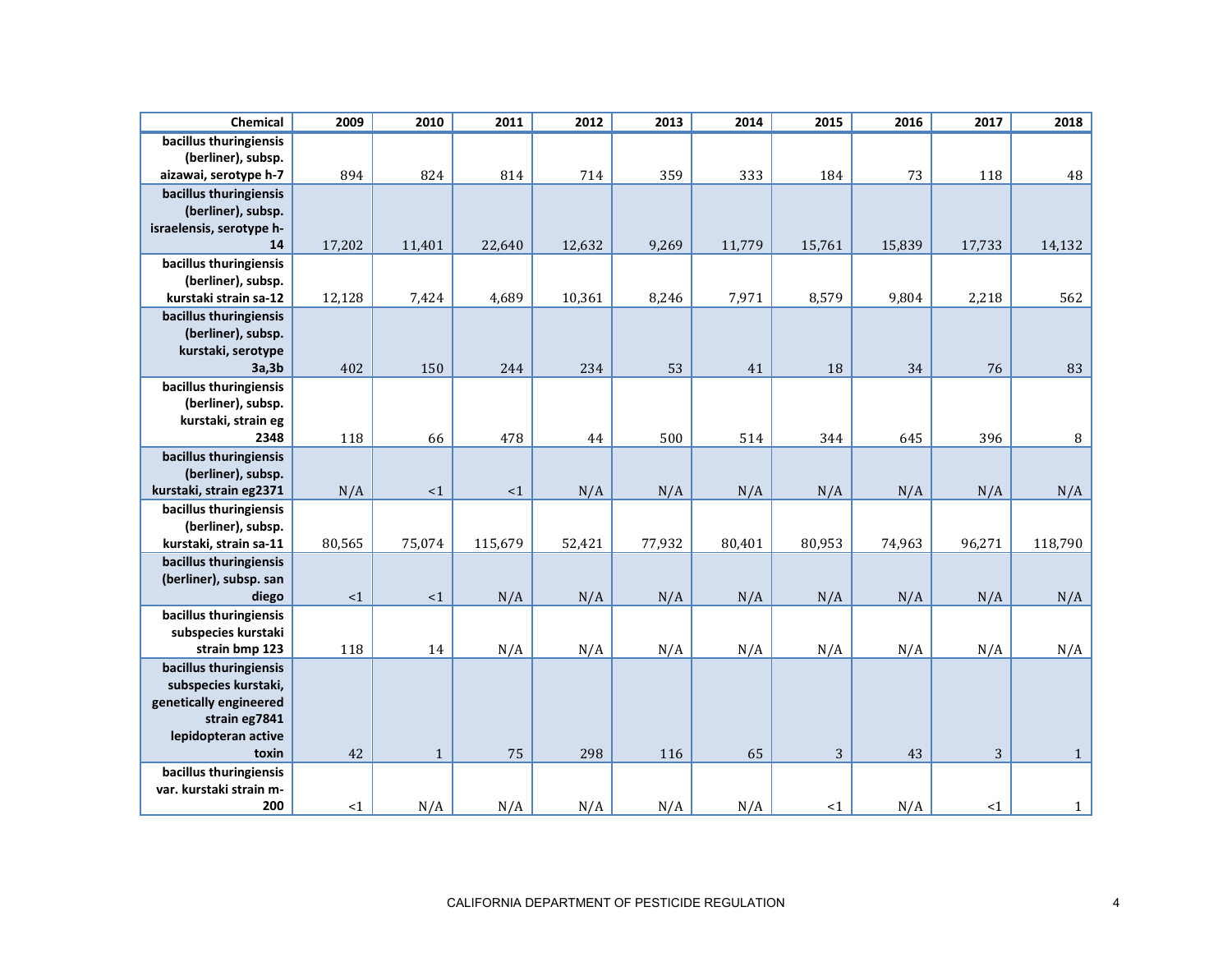| Chemical                                                                                                                                           | 2009   | 2010   | 2011   | 2012           | 2013   | 2014    | 2015         | 2016       | 2017    | 2018           |
|----------------------------------------------------------------------------------------------------------------------------------------------------|--------|--------|--------|----------------|--------|---------|--------------|------------|---------|----------------|
| bacillus thuringiensis<br>var. kurstaki,<br>genetically engineered<br>strain eg7826                                                                | 95     | N/A    | N/A    | 528            | N/A    | N/A     | N/A          | $\sqrt{ }$ | N/A     | 15             |
| bacillus thuringiensis,                                                                                                                            |        |        |        |                |        |         |              |            |         |                |
| subsp. aizawai, strain                                                                                                                             |        |        |        |                |        |         |              |            |         |                |
| abts-1857                                                                                                                                          | 31,043 | 26,250 | 24,314 | 30,648         | 29,863 | 49,186  | 55,914       | 72,261     | 92,917  | 88,345         |
| bacillus thuringiensis,<br>subsp. aizawai, strain<br>sd-1372, lepidopteran<br>active toxin(s)                                                      | 243    | 130    | 88     | $\mathbf{1}$   | 18     | 6       | 43           | 13         | 6       | 16             |
| bacillus thuringiensis,                                                                                                                            |        |        |        |                |        |         |              |            |         |                |
| subsp. israelensis,                                                                                                                                |        |        |        |                |        |         |              |            |         |                |
| strain am 65-52                                                                                                                                    | 53,778 | 71,050 | 52,787 | 173,153        | 49,682 | 42,763  | 46,599       | 70,128     | 61,729  | 66,598         |
| bacillus thuringiensis,                                                                                                                            |        |        |        |                |        |         |              |            |         |                |
| subsp. kurstaki, strain                                                                                                                            |        |        |        |                |        |         |              |            |         |                |
| abts-351, fermentation                                                                                                                             |        |        |        |                |        |         |              |            |         |                |
| solids and solubles                                                                                                                                | 69,620 | 96,988 | 83,048 | 95,294         | 83,409 | 111,388 | 95,431       | 117,645    | 134,263 | 120,926        |
| bacillus thuringiensis,                                                                                                                            |        |        |        |                |        |         |              |            |         |                |
| subsp. kurstaki, strain                                                                                                                            |        |        |        |                |        |         |              |            |         |                |
| $hd-1$                                                                                                                                             | 3,747  | 3,589  | 2,549  | 3,187          | 2,323  | 1,928   | 1,916        | 441        | 646     | 536            |
| bacillus thuringiensis,<br>var. kurstaki delta<br>endotoxins cry 1a(c)<br>and cry 1c (genetically<br>engineered)<br>encapsulated in<br>pseudomonas |        |        |        |                |        |         |              |            |         |                |
| fluorescens (killed)                                                                                                                               | 28     | <1     | <1     | $\overline{4}$ | N/A    | ${<}1$  | N/A          | <1         | N/A     | 5 <sup>1</sup> |
| bacteriophage active<br>against xanthomonas<br>campestris pv.<br>vesicatoria and                                                                   |        |        |        |                |        |         |              |            |         |                |
| pseudomonas syringae                                                                                                                               |        |        |        |                |        |         |              |            |         |                |
| pv. tomato                                                                                                                                         | N/A    | N/A    | ${<}1$ | <1             | <1     | <1      | N/A          | N/A        | $<1\,$  | N/A            |
| balsam fir oil                                                                                                                                     | N/A    | <1     | N/A    | <1             | <1     | <1      | $\mathbf{1}$ | <1         | N/A     | <1             |
| beauveria bassiana hf<br>23                                                                                                                        | N/A    | N/A    | N/A    | N/A            | N/A    | N/A     | N/A          | 37         | 55      | 67             |
| beauveria bassiana                                                                                                                                 |        |        |        |                |        |         |              |            |         |                |
| strain gha                                                                                                                                         | 378    | 357    | 622    | 1,220          | 1,796  | 2,749   | 3,511        | 2,850      | 5,688   | 7,031          |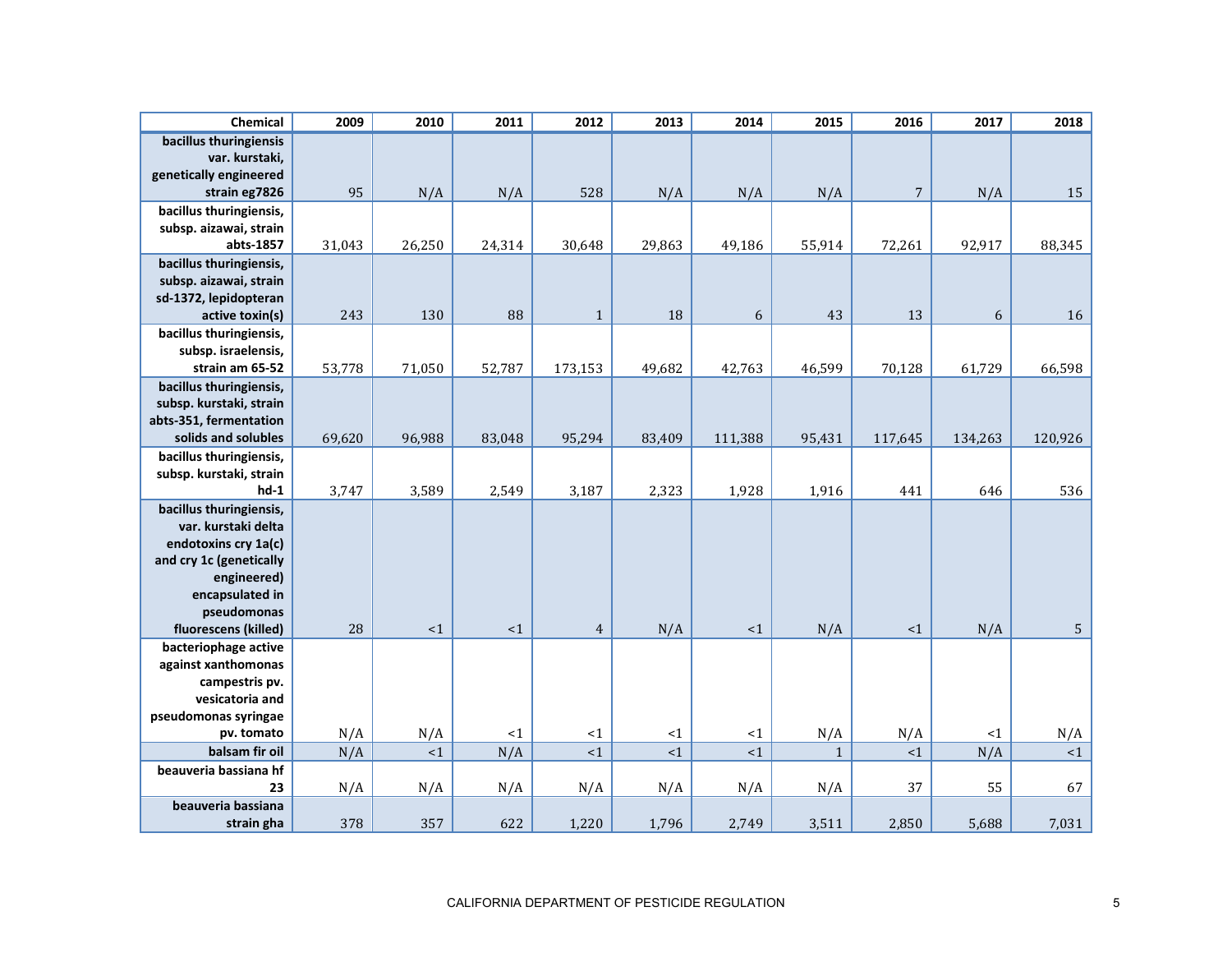| Chemical               | 2009           | 2010           | 2011            | 2012            | 2013    | 2014    | 2015    | 2016           | 2017    | 2018         |
|------------------------|----------------|----------------|-----------------|-----------------|---------|---------|---------|----------------|---------|--------------|
| beta-conglutin         | N/A            | N/A            | N/A             | N/A             | N/A     | N/A     | 6,762   | 6,099          | 7,383   | 4,314        |
| buffalo gourd root     |                |                |                 |                 |         |         |         |                |         |              |
| powder                 | $\mathbf{1}$   | 11             | N/A             | $\mathbf{1}$    | 25      | 5       | 6       | 8              | 3       | 73           |
| burkholderia sp strain |                |                |                 |                 |         |         |         |                |         |              |
| a396 cells and         |                |                |                 |                 |         |         |         |                |         |              |
| fermentation media     | N/A            | N/A            | N/A             | N/A             | N/A     | 2,829   | 58,593  | 53,655         | 115,528 | 216,044      |
| butyl mercaptan        | N/A            | N/A            | N/A             | $<1\,$          | N/A     | N/A     | N/A     | N/A            | N/A     | N/A          |
| canola oil             | 17             | 131            | $\overline{26}$ | $\overline{15}$ | 28      | 61      | 97      | 247            | 286     | 2,175        |
| capsicum oleoresin     | $\overline{2}$ | $\overline{4}$ | $\overline{4}$  | 12              | 10      | 27      | 92      | 125            | 203     | 635          |
| carbon dioxide         | 7,727          | 17,550         | 21,239          | 30,826          | 15,739  | 18,297  | 17,675  | 25,366         | 26,359  | 36,307       |
| castor oil             | 21             | $\overline{7}$ | ${<}1$          | $\overline{c}$  | <1      | $\, 8$  | <1      | $\overline{4}$ | N/A     | $\mathbf{3}$ |
| chenopodium            |                |                |                 |                 |         |         |         |                |         |              |
| ambrosiodes near       |                |                |                 |                 |         |         |         |                |         |              |
| ambrosiodes            | 20,367         | 10,336         | 7,897           | 10,231          | 20,261  | 17,504  | 12,828  | 10,207         | 8,300   | 387          |
| chromobacterium        |                |                |                 |                 |         |         |         |                |         |              |
| subtsugae strain       |                |                |                 |                 |         |         |         |                |         |              |
| praa4-1                | N/A            | N/A            | N/A             | 1,169           | 30,262  | 46,419  | 45,894  | 31,445         | 36,385  | 42,397       |
| cinnamaldehyde         | N/A            | N/A            | $\mathbf{1}$    | N/A             | N/A     | N/A     | N/A     | N/A            | 59      | $\mathbf{1}$ |
| citral                 | N/A            | <1             | N/A             | N/A             | N/A     | N/A     | N/A     | N/A            | N/A     | N/A          |
| citric acid            | 55,421         | 74,232         | 90,830          | 94,968          | 128,798 | 114,942 | 126,174 | 142,111        | 136,398 | 152,231      |
| clarified hydrophobic  |                |                |                 |                 |         |         |         |                |         |              |
| extract of neem oil    | 106,271        | 115,931        | 71,139          | 77,254          | 119,298 | 197,351 | 222,694 | 166,062        | 173,094 | 137,951      |
| codling moth           |                |                |                 |                 |         |         |         |                |         |              |
| granulosis virus       | ${<}1$         | <1             | <1              | $<$ 1           | <1      | <1      | <1      | <1             | <1      | <1           |
| coniothyrium minitans  |                |                |                 |                 |         |         |         |                |         |              |
| strain con/m/91-08     | 127            | 80             | 176             | 245             | 611     | 641     | 786     | 657            | 665     | 424          |
| corn syrup             | 2,891          | 3,026          | 4,377           | 4,766           | 3,216   | 3,344   | 4,342   | 4,850          | 14,767  | 22,753       |
| cottonseed oil         | 79,268         | 153,038        | 318,868         | 114,610         | 105,083 | 132,464 | 87,451  | 55,082         | 45,678  | 35,072       |
| covote urine           | N/A            | <1             | $\mathbf{1}$    | 2               | 3       | 9       | 6       | 3              | 6       | 3            |
| cytokinin (as kinetin) | N/A            | N/A            | <1              | $<1\,$          | ${<}1$  | ${<}1$  | ${<}1$  | <1             | $<1$    | ${<}1$       |
| diallyl disulfide      | N/A            | N/A            | N/A             | N/A             | N/A     | N/A     | N/A     | 103            | 94      | N/A          |
| dihydro-5-heptyl-      |                |                |                 |                 |         |         |         |                |         |              |
| 2(3h)-furanone         | $\leq 1$       | <1             | N/A             | N/A             | N/A     | N/A     | N/A     | N/A            | N/A     | N/A          |
| dihydro-5-pentyl-      |                |                |                 |                 |         |         |         |                |         |              |
| 2(3h)-furanone         | ${<}1$         | <1             | N/A             | N/A             | N/A     | N/A     | N/A     | N/A            | N/A     | N/A          |
| e,e-8,10-dodecadien-1- |                |                |                 |                 |         |         |         |                |         |              |
| ol                     | 4,978          | 1,942          | 1,376           | 1,995           | 2,276   | 1,395   | 1,445   | 1,079          | 5,420   | 1,209        |
| e-11-tetradecen-1-yl   |                |                |                 |                 |         |         |         |                |         |              |
| acetate                | 312            | 100            | 172             | 133             | 142     | 61      | 73      | 32             | 294     | 40           |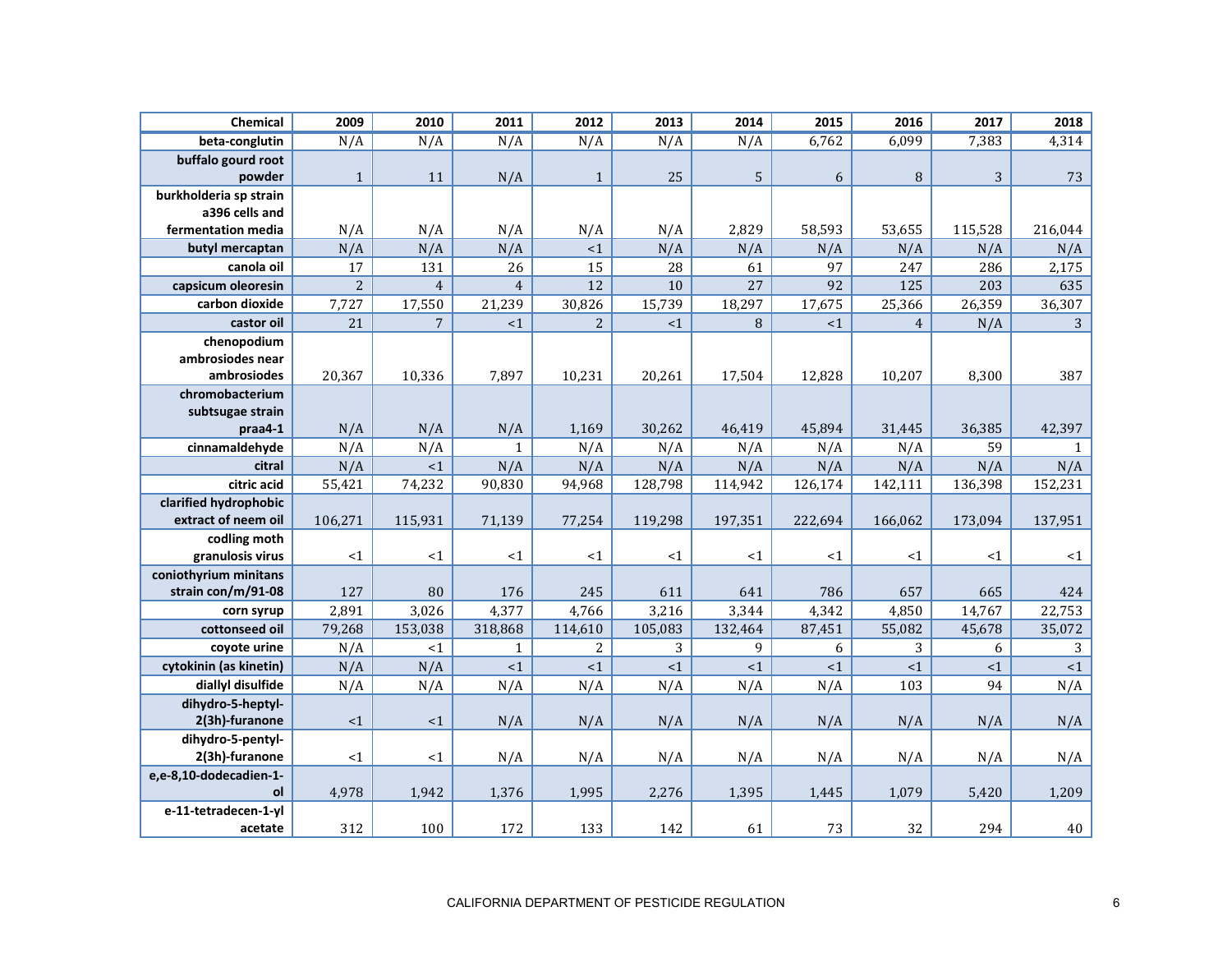| Chemical                | 2009           | 2010           | 2011           | 2012           | 2013           | 2014           | 2015           | 2016         | 2017            | 2018           |
|-------------------------|----------------|----------------|----------------|----------------|----------------|----------------|----------------|--------------|-----------------|----------------|
| e-8-dodecenyl acetate   | 606            | 898            | 195            | 283            | 273            | 224            | 769            | 390          | 1,712           | 270            |
| encapsulated delta      |                |                |                |                |                |                |                |              |                 |                |
| endotoxin of bacillus   |                |                |                |                |                |                |                |              |                 |                |
| thuringiensis var.      |                |                |                |                |                |                |                |              |                 |                |
| kurstaki in killed      |                |                |                |                |                |                |                |              |                 |                |
| pseudomonas             |                |                |                |                |                |                |                |              |                 |                |
| fluorescens             | 18             | N/A            | $\mathbf{1}$   | <1             | N/A            | N/A            | N/A            | N/A          | N/A             | N/A            |
| essential oils          | <1             | <1             | <1             | $\mathbf{1}$   | $\leq 1$       | 15             | 12             | 20           | 24              | 11             |
| ethylene                | N/A            | 97             | 1,018          | 954            | 1,359          | 1,333          | 1,683          | 1,299        | 1,248           | 953            |
| eucalyptus oil          | N/A            | 22             | <1             | N/A            | N/A            | N/A            | N/A            | N/A          | N/A             | N/A            |
| eugenol                 | N/A            | N/A            | N/A            | $\mathbf{1}$   | ${<}1$         | $\mathbf{1}$   | $<1$           | $\mathbf{1}$ | <1              | ${<}1$         |
| farnesol                | 3              | 10             | $\overline{5}$ | 11             | 21             | 17             | 20             | 29           | 38              | 39             |
| fenugreek               | 17             | $\mathbf{1}$   | 5              | 8              | $\overline{2}$ | $\mathbf{1}$   | $\overline{7}$ | N/A          | <1              | 10             |
| ferric sodium edta      | N/A            | N/A            | 1,979          | 6,351          | 5,855          | 6,790          | 8,000          | 12,449       | 12,329          | 8,082          |
| fish oil                | N/A            | N/A            | 1,657          | 5,466          | 4,114          | N/A            | N/A            | 1,078        | N/A             | N/A            |
| formic acid             | 280            | 223            | 241            | 634            | 66             | 337            | 2,606          | 1,243        | 984             | 953            |
| fox urine               | N/A            | <1             | ${<}1$         | $\overline{c}$ | $\mathbf{1}$   | $\overline{4}$ | 3              | $\mathbf{1}$ | $\overline{4}$  | $\overline{2}$ |
| gamma aminobutyric      |                |                |                |                |                |                |                |              |                 |                |
| acid                    | 177            | 118            | 40             | 133            | 28             | 15             | 15             | N/A          | N/A             | N/A            |
| garlic                  | 36             | 423            | 29             | 1,905          | 2,832          | 1,392          | 667            | 849          | 529             | 1,126          |
| geraniol                | $\overline{5}$ | 23             | 12             | 28             | 54             | 42             | 49             | 72           | 95              | 98             |
| german cockroach        |                |                |                |                |                |                |                |              |                 |                |
| pheromone               | <1             | <1             | <1             | $<$ 1          | <1             | <1             | N/A            | <1           | <1              | <1             |
| gibberellins            | 22,917         | 21,536         | 22,687         | 23,214         | 41,103         | 27,422         | 27,409         | 23,142       | 27,103          | 28,619         |
| gibberellins, potassium |                |                |                |                |                |                |                |              |                 |                |
| salt                    | N/A            | <1             | <1             | 5              | N/A            | N/A            | N/A            | N/A          | $\mathbf{1}$    | N/A            |
| gliocladium virens gl-  |                |                |                |                |                |                |                |              |                 |                |
| 21 (spores)             | 356            | 945            | 649            | 1,957          | 3,538          | 2,989          | 4,586          | 4,395        | 2,829           | 2,707          |
| glutamic acid           | 177            | 118            | 40             | 133            | 28             | 15             | 15             | N/A          | N/A             | N/A            |
| gs-omega/kappa-hxtx-    |                |                |                |                |                |                |                |              |                 |                |
| hv1a (versitude         |                |                |                |                |                |                |                |              |                 |                |
| peptide)                | N/A            | N/A            | N/A            | N/A            | N/A            | N/A            | N/A            | ${<}1$       | N/A             | $\sqrt{3}$     |
| harpin protein          | 14             | 13             | 11             | $\mathbf{1}$   | $\mathbf{1}$   | $\leq 1$       | N/A            | <1           | <1              | N/A            |
| heptyl butyrate         | N/A            | <1             | $\leq 1$       | <1             | 14             | 6              | $\overline{4}$ | 3            | $\overline{13}$ | $\overline{4}$ |
| hydrogen peroxide       | 21,750         | 69,179         | 59,387         | 36,302         | 47,236         | 49,826         | 74,419         | 130,417      | 312,058         | 345,059        |
| hydroprene              | 1,664          | 6,382          | 11,261         | 3,948          | 7,352          | 5,734          | 6,456          | 3,920        | 3,155           | 2,913          |
| iba                     | 6              | $\overline{7}$ | 9              | 12             | 15             | 14             | 13             | 10           | 19              | 17             |
| indole                  | N/A            | N/A            | N/A            | N/A            | <1             | N/A            | <1             | <1           | <1              | $<1\,$         |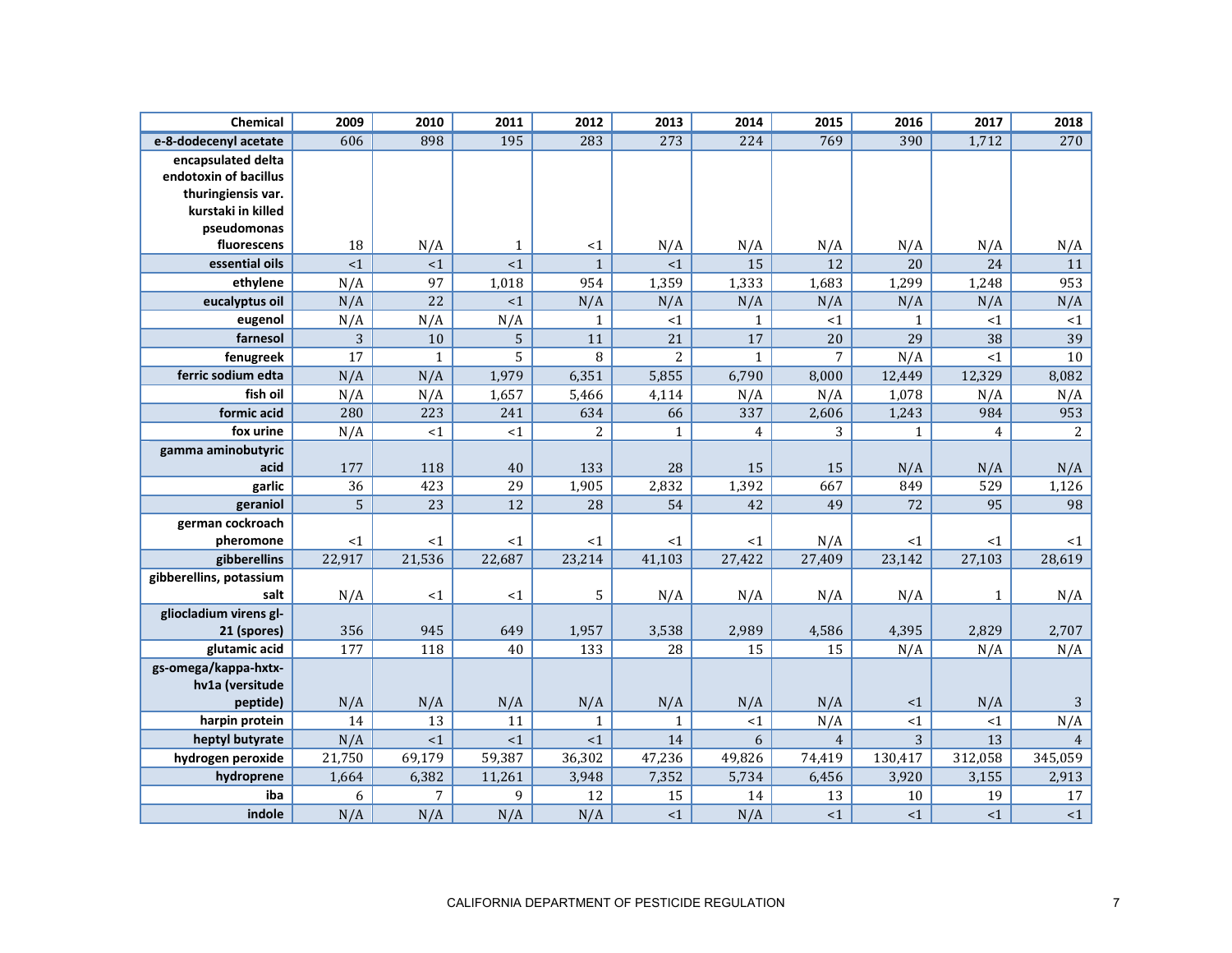| Chemical                       | 2009           | 2010      | 2011            | 2012           | 2013           | 2014            | 2015           | 2016         | 2017           | 2018           |
|--------------------------------|----------------|-----------|-----------------|----------------|----------------|-----------------|----------------|--------------|----------------|----------------|
| iron hedta                     | N/A            | N/A       | N/A             | 43             | 92             | 120             | 91             | 170          | 213            | 113            |
| iron phosphate                 | 1,435          | 2,351     | 2,874           | 2,327          | 2,119          | 2,007           | 2,071          | 2,250        | 3,477          | 2,835          |
| kaolin                         | 2,376,194      | 3,040,482 | 1,686,874       | 2,007,204      | 2,473,768      | 2,854,542       | 3,411,740      | 3,591,408    | 3,193,218      | 3,268,360      |
| kinoprene                      | 3              | 3         | 9               | 3              | $\, 8$         | $\overline{33}$ | 17             | 10           | $\mathbf{1}$   | <1             |
| lactic acid                    | N/A            | N/A       | N/A             | N/A            | N/A            | N/A             | $\overline{2}$ | 3            | 12             | 10             |
| lactose                        | 9,191          | 7,984     | 9,285           | 6,554          | 7,143          | 6,616           | 7,855          | 8,501        | 8,889          | 7,903          |
| lagenidium giganteum           |                |           |                 |                |                |                 |                |              |                |                |
| (california strain)            | N/A            | N/A       | N/A             | 5              | N/A            | N/A             | N/A            | N/A          | N/A            | N/A            |
| lauryl alcohol                 | 432            | 736       | 497             | 755            | 449            | 293             | 501            | 319          | 2,566          | 309            |
| lavandulyl senecioate          | 462            | 437       | 6,120           | 586            | 477            | 3,166           | 507            | 1,029        | 1,150          | 2,282          |
| limonene                       | 56,495         | 56,406    | 62,925          | 74,369         | 61,293         | 68,137          | 72,906         | 67,550       | 92,320         | 106,938        |
| linalool                       | 62             | 1,104     | 95              | 136            | 72             | 62              | 93             | 15           | 11             | $\overline{2}$ |
| margosa oil                    | N/A            | 579       | 7,886           | 9,106          | 12,189         | 22,585          | 26,019         | 32,493       | 25,028         | 13,553         |
| menthol                        | N/A            | 5         | <1              | N/A            | 20             | N/A             | N/A            | N/A          | N/A            | N/A            |
| metarhizium                    |                |           |                 |                |                |                 |                |              |                |                |
| anisopliae strain f52          | N/A            | N/A       | N/A             | 116            | 89             | 121             | 20             | 54           | $\overline{c}$ | $\mathbf{1}$   |
| metarhizium                    |                |           |                 |                |                |                 |                |              |                |                |
| anisopliae, var.               |                |           |                 |                |                |                 |                |              |                |                |
| anisopliae, strain esf1        | N/A            | <1        | <1              | N/A            | N/A            | N/A             | N/A            | N/A          | N/A            | N/A            |
| methoprene                     | 1,568          | 1,492     | 1,809           | 1,304          | 1,350          | 3,556           | 1,390          | 1,271        | 1,064          | 763            |
| methyl anthranilate            | 312            | 343       | 448             | 300            | 1,237          | 634             | 672            | 789          | 1,118          | 958            |
| methyl eugenol                 | N/A            | N/A       | 5               | N/A            | 9              | N/A             | N/A            | 126          | 386            | 1,149          |
| methyl nonyl ketone            | <1             | <1        | N/A             | N/A            | <1             | $<$ 1           | <1             | <1           | <1             | $\mathbf{1}$   |
| methyl salicylate              | ${<}1$         | N/A       | N/A             | N/A            | N/A            | N/A             | N/A            | N/A          | $<1\,$         | ${<}1$         |
| muscalure                      | 20             | 15        | 15              | 16             | 13             | 17              | 23             | 29           | 44             | 60             |
| myristyl alcohol               | 88             | 150       | 102             | 155            | 91             | 60              | 102            | 65           | 520            | 63             |
| myrothecium                    |                |           |                 |                |                |                 |                |              |                |                |
| verrucaria, dried              |                |           |                 |                |                |                 |                |              |                |                |
| fermentation solids &          |                |           |                 |                |                |                 |                |              |                |                |
| solubles, strain aarc-<br>0255 | 23,273         | 22,813    | 27,757          | 25,556         | 26,005         | 17,675          | 30,810         | 26,033       | 22,923         | 23,021         |
| n6-benzyl adenine              | 168            | 217       | 129             | 168            | 183            | 184             | 230            | 221          | 161            | 198            |
| naa                            | 3              | 5         | $\overline{4}$  | 9              | 15             | 12              | 18             | 11           | 100            | 11             |
| naa, ammonium salt             | 1,203          | 976       | 839             | 1,400          | 1,056          | 945             | 996            | 125          | 181            | 335            |
| naa, ethyl ester               | 3              | 6         | $\overline{23}$ | $\overline{4}$ | 3              | 5               | 3              | 38           | 10,502         | 13,162         |
| naa, potassium salt            | N/A            | N/A       | N/A             | N/A            | 53             | 15              | $\overline{c}$ | 934          | 1,017          | 607            |
| naa, sodium salt               | $\overline{2}$ | N/A       | N/A             | N/A            | $\overline{c}$ | $\mathbf{1}$    | $<1\,$         | <1           | N/A            | N/A            |
| natamycin                      | N/A            | N/A       | N/A             | N/A            | <1             | $\mathbf{1}$    | $\mathbf{1}$   | $\mathbf{1}$ | <1             | N/A            |
|                                |                |           |                 |                |                |                 |                |              |                |                |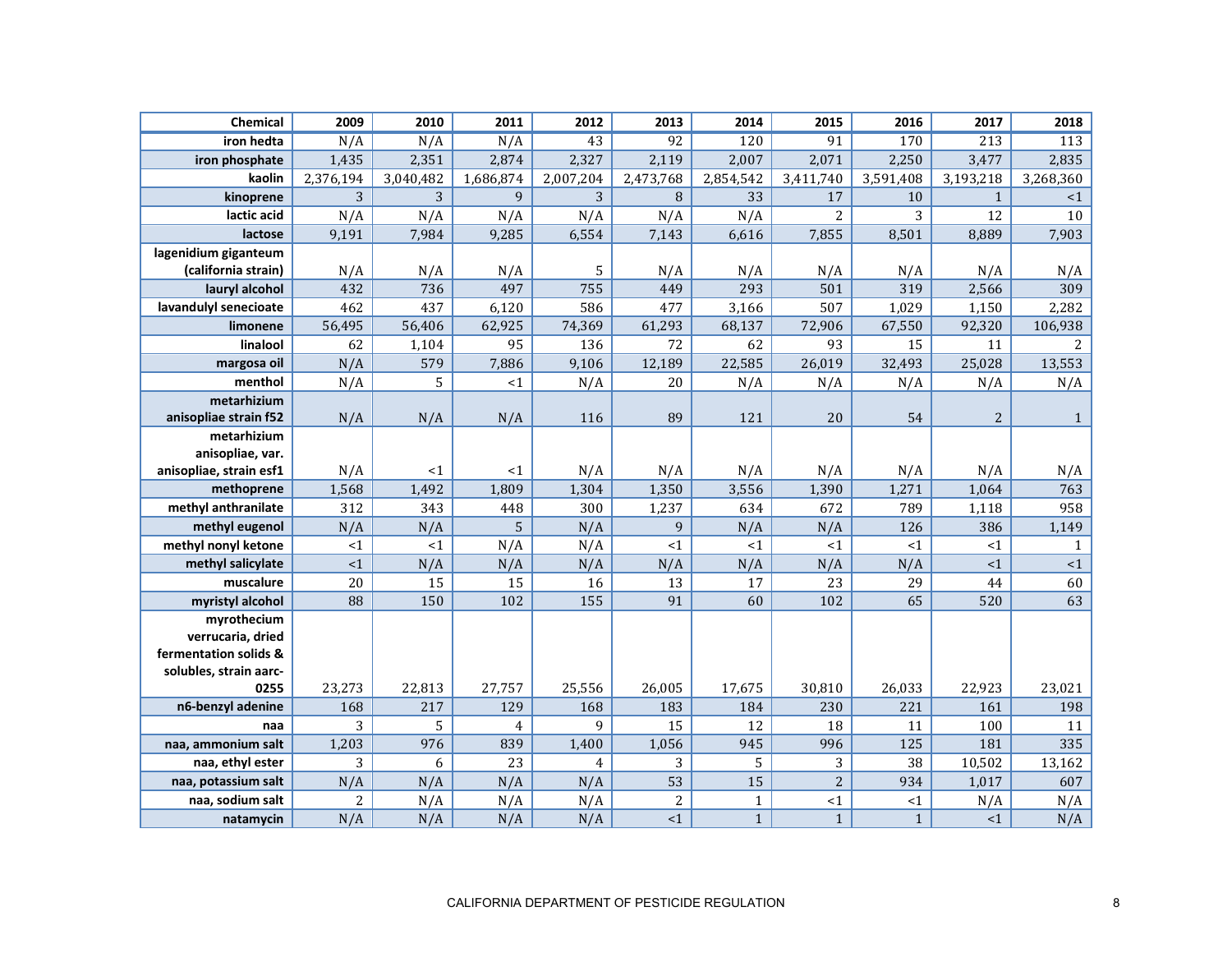| Chemical                                    | 2009         | 2010            | 2011            | 2012            | 2013         | 2014            | 2015           | 2016            | 2017            | 2018      |
|---------------------------------------------|--------------|-----------------|-----------------|-----------------|--------------|-----------------|----------------|-----------------|-----------------|-----------|
| nerolidol                                   | 6            | $\overline{24}$ | $\overline{12}$ | $\overline{28}$ | 54           | $\overline{42}$ | 49             | $\overline{72}$ | $\overline{95}$ | 98        |
| nitrogen, liquefied                         | 2,181        | 135             | 216             | 74              | 594          | 6               | N/A            | N/A             | N/A             | N/A       |
| nonanoic acid                               | 9,063        | 17,322          | 17,939          | 18,200          | 21,545       | 17,530          | 14,482         | 13,301          | 14,610          | 12,755    |
| nonanoic acid, other                        |              |                 |                 |                 |              |                 |                |                 |                 |           |
| related                                     | 477          | 912             | 944             | 958             | 1,134        | 923             | 762            | 700             | 769             | 671       |
| nosema locustae                             |              |                 |                 |                 |              |                 |                |                 |                 |           |
| spores                                      | ${<}1$       | <1              | $\leq 1$        | $\mathbf{1}$    | <1           | <1              | <1             | $\mathbf{1}$    | <1              | $\leq 1$  |
| oil of anise                                | N/A          | N/A             | <1              | <1              | ${<}1$       | <1              | <1             | <1              | <1              | ${<}1$    |
| oil of black pepper                         | $\mathbf{1}$ | <1              | $\overline{1}$  | <1              | $\mathbf{1}$ | $\mathbf{1}$    | <1             | <1              | $\leq 1$        | <1        |
| oil of cedarwood                            | N/A          | $<1\,$          | N/A             | N/A             | N/A          | N/A             | $<1\,$         | <1              | N/A             | N/A       |
| oil of citronella                           | N/A          | 5               | 46              | N/A             | N/A          | $\mathbf{1}$    | 5              | <1              | $\mathbf{1}$    | $<1\,$    |
| oil of geranium                             | N/A          | <1              | N/A             | N/A             | N/A          | N/A             | N/A            | N/A             | N/A             | N/A       |
| oil of jojoba                               | 3,418        | 4,176           | 1,232           | 507             | 135          | 376             | 44             | 19              | $\overline{c}$  | N/A       |
| oil of lemon                                |              |                 |                 |                 |              |                 |                |                 |                 |           |
| eucalyptus                                  | N/A          | N/A             | <1              | 3               | N/A          | N/A             | N/A            | N/A             | N/A             | N/A       |
| oil of orange                               | N/A          | N/A             | N/A             | N/A             | N/A          | N/A             | 198            | 386             | 1,360           | 479       |
| oil of peppermint                           | N/A          | <1              | N/A             | N/A             | N/A          | N/A             | N/A            | N/A             | N/A             | N/A       |
| oxypurinol                                  | N/A          | N/A             | N/A             | N/A             | N/A          | <1              | N/A            | N/A             | N/A             | N/A       |
| paecilomyces                                |              |                 |                 |                 |              |                 |                |                 |                 |           |
| fumosoroseus apopka                         |              |                 |                 |                 |              |                 |                |                 |                 |           |
| strain 97                                   | N/A          | N/A             | N/A             | 507             | 3,302        | 5,951           | 5,624          | 8,947           | 8,659           | 5,100     |
| pantoea agglomerans<br>strain e325, nrrl b- |              |                 |                 |                 |              |                 |                |                 |                 |           |
| 21856                                       | 33           | $\overline{4}$  | $\mathbf{1}$    | $\mathbf{1}$    | $\mathbf{1}$ | N/A             | N/A            | N/A             | N/A             | N/A       |
| phenylethyl                                 |              |                 |                 |                 |              |                 |                |                 |                 |           |
| propionate                                  | 500          | 822             | 423             | 535             | 701          | 712             | 185            | 96              | 140             | 34        |
| phosphoric acid,                            |              |                 |                 |                 |              |                 |                |                 |                 |           |
| monopotassium salt                          | 12           | 6,984           | 9,079           | 3,927           | 1,918        | 374             | 9,585          | 15,002          | 11,445          | 10,125    |
| piperine                                    | $\leq 1$     | <1              | <1              | <1              | <1           | <1              | <1             | <1              | <1              | <1        |
| polyhedral occlusion                        |              |                 |                 |                 |              |                 |                |                 |                 |           |
| bodies (ob's) of the                        |              |                 |                 |                 |              |                 |                |                 |                 |           |
| nuclear polyhedrosis                        |              |                 |                 |                 |              |                 |                |                 |                 |           |
| virus of helicoverpa                        |              |                 |                 |                 |              |                 |                |                 |                 |           |
| zea (corn earworm)                          | $\mathbf{1}$ | $\mathbf{1}$    | 51              | 6               | $\mathbf{1}$ | $\overline{2}$  | $\overline{4}$ | 20              | 41              | 41        |
| polyoxin d, zinc salt                       | 397          | 1,296           | 3,513           | 4,738           | 6,731        | 7,412           | 8,613          | 10,306          | 10,431          | 11,333    |
| potassium bicarbonate                       | 180,858      | 275,648         | 358,255         | 228,900         | 239,609      | 223,547         | 318,099        | 462,830         | 488,686         | 349,173   |
| potassium phosphite                         | 141,395      | 287,730         | 279,896         | 281,601         | 390,300      | 708,940         | 666,576        | 952,539         | 1,167,365       | 1,203,727 |
| potassium silicate                          | 231          | 39              | 1,412           | 988             | 5,407        | 23,582          | 36,525         | 25,901          | 33,039          | 13,821    |
| potassium sorbate                           | ${<}1$       | 65              | N/A             | N/A             | N/A          | N/A             | N/A            | N/A             | N/A             | N/A       |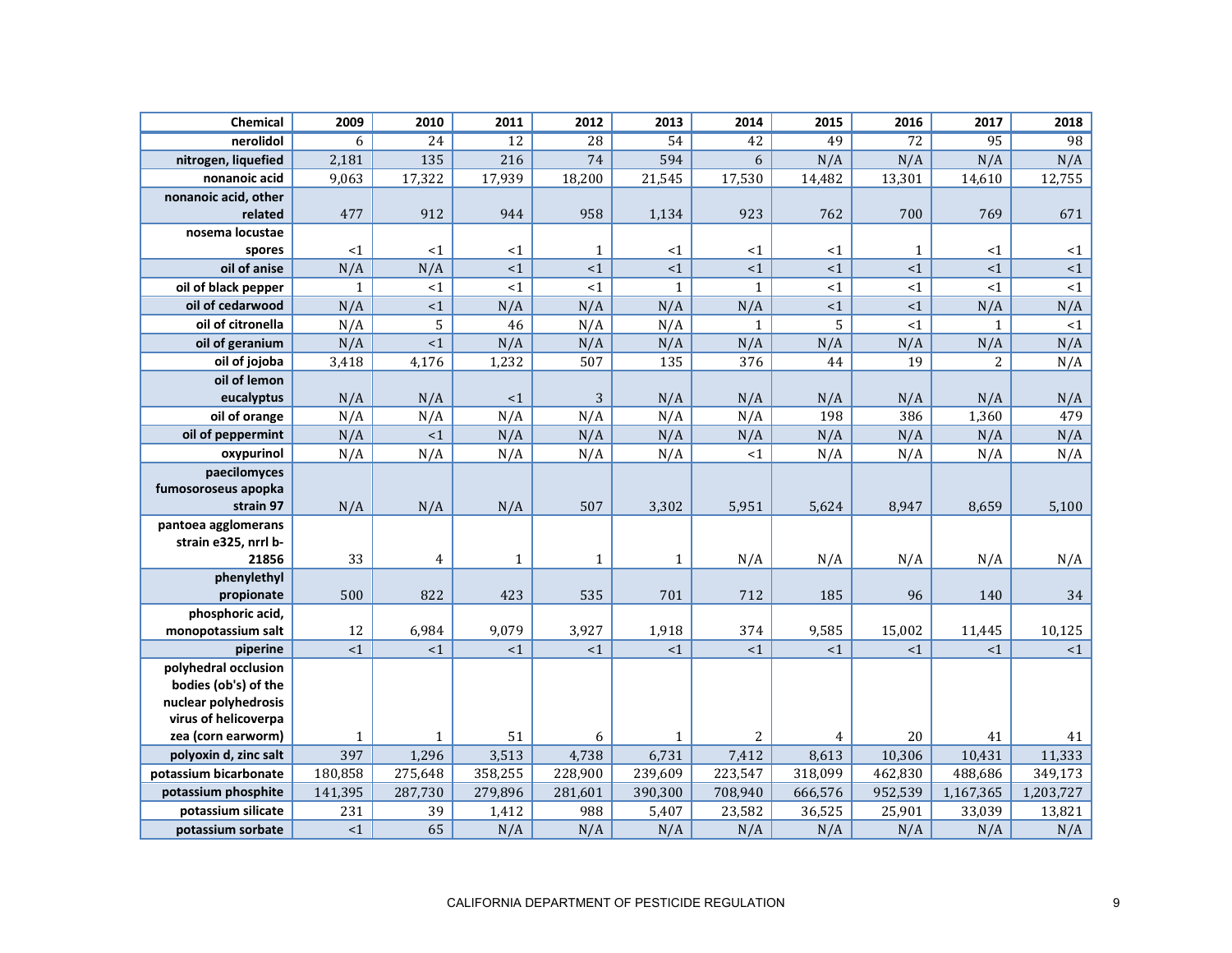| Chemical                 | 2009           | 2010           | 2011         | 2012           | 2013           | 2014         | 2015         | 2016         | 2017             | 2018           |
|--------------------------|----------------|----------------|--------------|----------------|----------------|--------------|--------------|--------------|------------------|----------------|
| propylene glycol         | 25,792         | 54,233         | 48,494       | 58,461         | 86,296         | 90,353       | 87,136       | 87,865       | 103,903          | 107,437        |
| propyleneglycol          |                |                |              |                |                |              |              |              |                  |                |
| monolaurate              | $\overline{7}$ | 12             | N/A          | N/A            | 203            | 44           | N/A          | N/A          | N/A              | N/A            |
| pseudomonas              |                |                |              |                |                |              |              |              |                  |                |
| fluorescens, strain      |                |                |              |                |                |              |              |              |                  |                |
| a506                     | 328            | 217            | 274          | 59             | 92             | 270          | 87           | 123          | 111              | 113            |
| pseudomonas              |                |                |              |                |                |              |              |              |                  |                |
| syringae, strain esc-10  | N/A            | <1             | N/A          | N/A            | 3              | N/A          | N/A          | N/A          | N/A              | N/A            |
| purpureocillium          |                |                |              |                |                |              |              |              |                  |                |
| lilaciunum strain 251    | N/A            | 252            | 515          | 840            | 4,073          | 5,031        | 6,408        | 6,273        | 5,463            | 3,805          |
| putrescent whole egg     |                |                |              |                |                |              |              |              |                  |                |
| solids                   | 143            | 3              | $\mathbf{1}$ | $\mathbf{1}$   | $\,1\,$        | $\mathbf{1}$ | $\mathbf{1}$ | 6            | $\mathsf S$      | $\sqrt{6}$     |
| pythium oligandrum       |                |                |              |                |                |              |              |              |                  |                |
| dv74                     | N/A            | N/A            | ${<}1$       | <1             | <1             | N/A          | N/A          | N/A          | N/A              | N/A            |
| gst 713 strain of dried  |                |                |              |                |                |              |              |              |                  |                |
| bacillus subtilis        | 16,203         | 21,464         | 23,960       | 23,504         | 24,590         | 20,969       | 20,916       | 21,063       | 21,952           | 21,153         |
| quillaja                 | 410            | 682            | 1,081        | 785            | 1,040          | 775          | 829          | 1,027        | 1,385            | 1,445          |
| reynoutria               |                |                |              |                |                |              |              |              |                  |                |
| sachalinensis            | 179            | 8,996          | 14,844       | 14,803         | 15,354         | 16,105       | 18,358       | 23,508       | 23,610           | 19,946         |
| s-abscisic acid          | 66             | 864            | 1,852        | 2,651          | 2,131          | 2,382        | 2,114        | 2,192        | 2,220            | 1,861          |
| s-methoprene             | 3,285          | 3,921          | 2,313        | 2,324          | 2,331          | 2,524        | 2,781        | 3,220        | 3,133            | 4,069          |
| sawdust                  | <1             | $\mathbf{1}$   | N/A          | $\overline{4}$ | $\overline{4}$ | N/A          | N/A          | $\mathbf{1}$ | N/A              | N/A            |
| sesame oil               | 851            | 1,309          | 1,327        | 15             | <1             | N/A          | N/A          | N/A          | N/A              | $\overline{2}$ |
| silver nitrate           | N/A            | <1             | ${<}1$       | <1             | N/A            | N/A          | N/A          | <1           | <1               | N/A            |
| sodium bicarbonate       | 27             | 3              | 515          | 146            | 44             | 479          | 420          | 13,604       | 3,679            | 3              |
| sodium carbonate         |                |                |              |                |                |              |              |              |                  |                |
| peroxyhydrate            | 114,653        | 101,714        | 298,763      | 300,693        | 295,762        | 463,448      | 244,233      | 261,347      | 165,621          | 329,252        |
| sodium chloride          | 3              | $\overline{2}$ | 169          | 111            | 119            | 211          | 216          | 128          | 81               | 110            |
| sodium lauryl sulfate    | 146            | 96             | 458          | 884            | 431            | 570          | 1,749        | 507          | 1,200            | 1,329          |
| sorbitol octanoate       | 2,007          | N/A            | 35           | N/A            | N/A            | N/A          | N/A          | N/A          | <1               | N/A            |
| soybean oil              | 28,801         | 24,110         | 24,109       | 22,022         | 45,973         | 59,297       | 69,771       | 84,295       | 80,999           | 82,505         |
| streptomyces             |                |                |              |                |                |              |              |              |                  |                |
| griseoviridis strain k61 | <1             | <1             | $\leq$ 1     | <1             | 10             | 11           | 18           | 5            | $\boldsymbol{4}$ | $\sqrt{2}$     |
| streptomyces lydicus     |                |                |              |                |                |              |              |              |                  |                |
| wyec 108                 | $\mathbf{1}$   | $\overline{c}$ | $\mathbf{1}$ | 2              | 3              | 3            | 3            | 4            | 3                | $\overline{c}$ |
| sucrose octanoate        | 4,003          | 1,128          | 230          | 55             | 188            | 98           | 203          | 29           | $\sqrt{ }$       | N/A            |
| sugar                    | 993            | 1,122          | 448          | 1,240          | 51             | 16           | 60           | 667          | $\pmb{4}$        | $20\,$         |
| thyme                    | 775            | 1,311          | 665          | 844            | 1,135          | 1,150        | 257          | 122          | 181              | 25             |